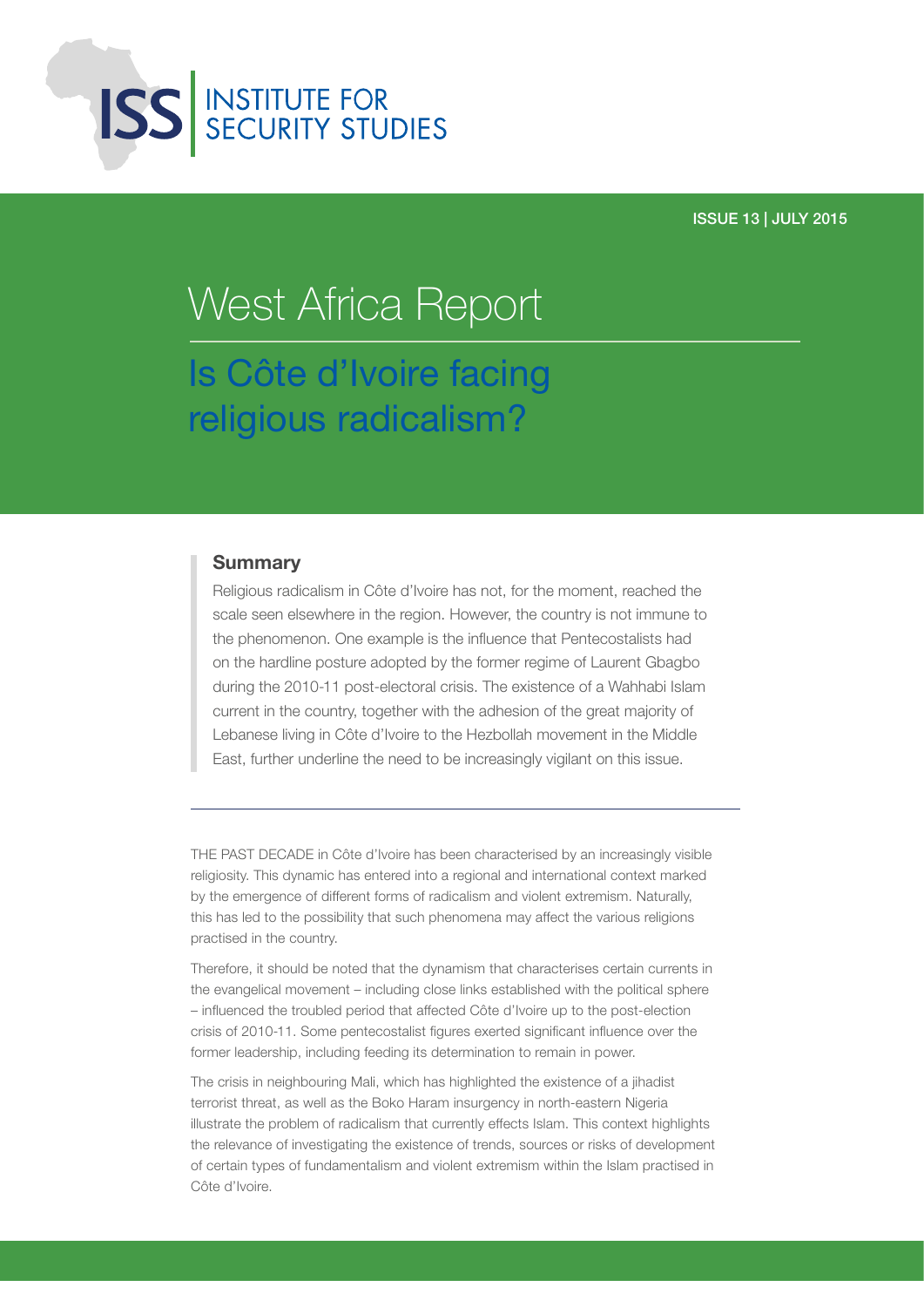On another level, alleged links between Lebanese Shiite communities in West Africa, particularly those living in Côte d'Ivoire, and Hezbollah – the politico-military movement, driven by an Islamist ideology, which many western countries consider a terrorist organisation – raise questions about their nature and the existence of possible support for its armed actions.

It is under these circumstances that a study on the trends within the Ivorian religious field, including those which translate to a degree or a risk of radicalisation, was conducted in 2014. Produced by Ivorian researchers, it looked at trends relating to Pentecostal Christian movements, Islam and the alleged links between the Lebanese Shiite community in Côte d'Ivoire and Hezbollah. This report summarises<sup>1</sup> the main findings of field surveys conducted in the economic capital Abidjan and in other parts of the country – Bouaké, Man and Yamoussoukro – and interviews with actors from all three communities. It also offers an assessment of the Côte d'Ivoire's vulnerability to the threat of religious radicalism<sup>2</sup> and provides recommendations.

#### 2000-10: when Pentecostalism took over the Republic

The decade from 2000 to 2010 was significant in many ways for Côte d'Ivoire. In addition to the country having been through one of the most serious political crises of its history, it also showed how relations between the political and the religious could appear complex.

#### The intrusion of Pentecostalism into the political arena

The implantation of Pentecostal movements in politics dates back to the early 2000s through pastors and 'prophets' who increased their presence in the entourage of former president Laurent Gbagbo and his wife Simone Gbagbo. This was the case with Kacou Sévérin<sup>3</sup> who relied on personal relationships he had built with Laurent Gbagbo when he was in the opposition and who prophesied his presidential destiny.

Sévérin's reputation rested on having made three prophecies: the first in 1999 forecast social and political unrest and turmoil in Côte d'Ivoire in the following years. In 2000, he predicted a better future in Côte d'Ivoire in the coming decades. Before the October 2000 elections, he saw the victory of Gbagbo against the former head of the military junta, Robert Guei.

The election of Gbagbo as president was therefore regarded as the manifestation of the word and divine power.4 This event increased Gbagbo's interest in spirituality and the search for the sacred as a 'mobilizable resource, essential for the legitimacy of his political power.' It also prompted the presidential couple, until then Catholics, to lend 'religious allegiance' and open the doors to power to Pentecostalist pastors. This went as far as involving spiritual advisors in political management and even state security.

#### The gospel as an instrument to legitimise a political and military struggle

The outbreak of the rebellion on 19 September 2002 led to the occupation of the north of the country, partitioning it into two distinct zones, with the south presented as 'Christian' and the north as 'Muslim'. Although this representation did not reflect the religious demographics of the country, it helped to introduce a discourse within the Pentecostalist movement, calling for the defeat of the 'devil' and his 'henchmen', referring to the attackers or the rebels. They in turn unleashed a war of the 'forces of good' against the 'forces of evil', with all of the Manichean implications inherent in an understanding of the conflict.

## Côte d'Ivoire 15,4 MILLIONS INHABITANTS



Source: General Census of Population and Housing 1998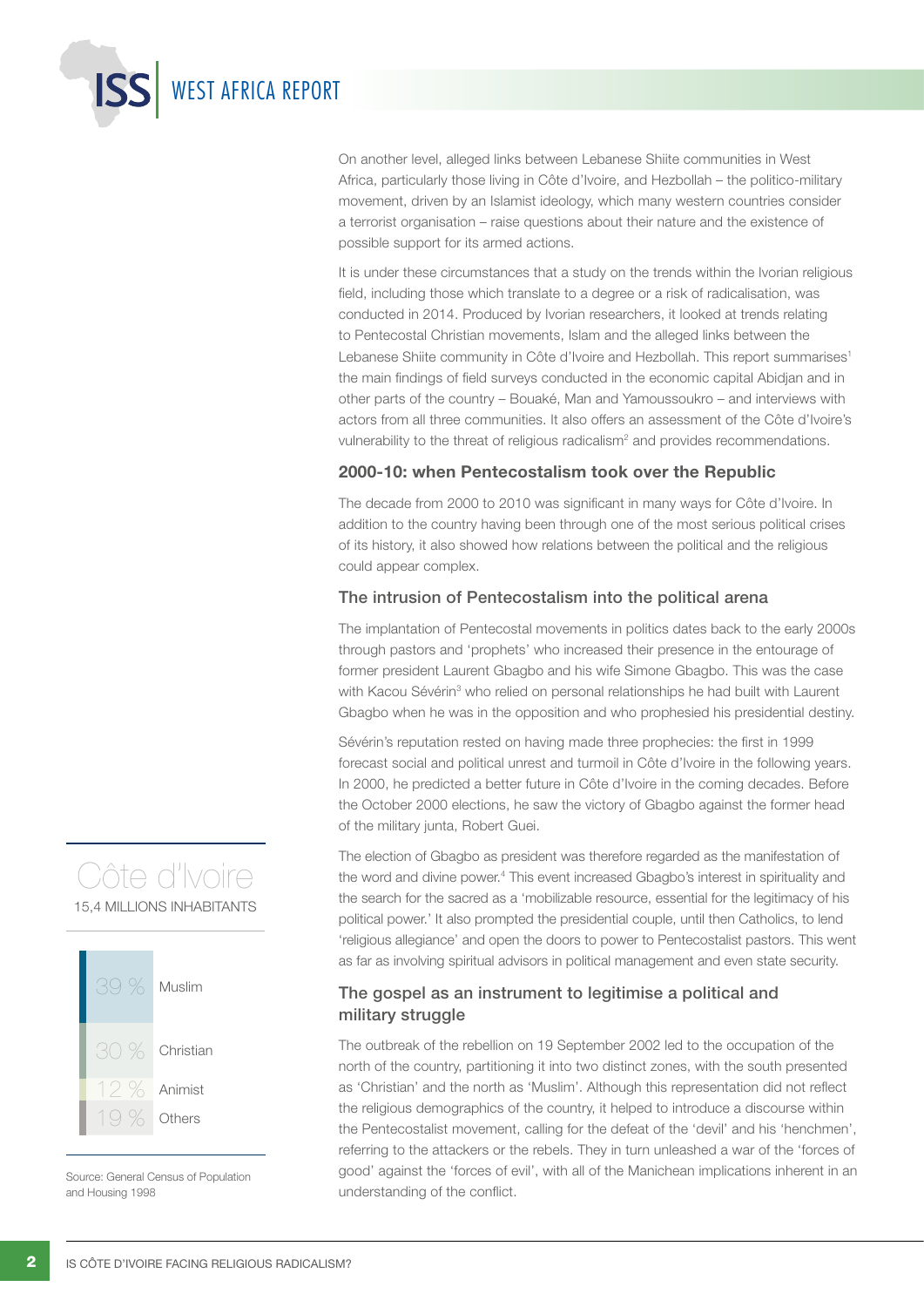In the minds of evangelical pastors and prophets, Côte d'Ivoire was the 'second home of Christ' after Israel, and it was out of the question that 'Satan', in this case the rebels, should thrive on abuses against soldiers, the police and supporters of Gbagbo in the areas of the Centre, North and West that they occupied.

The post-election crisis further accentuated this situation. Thus, having campaigned for the 'Christian president' against the 'president of the foreigners and the Muslims', many pastors of evangelical churches organised vigils and prayers on behalf of their candidate and for a happy outcome to crisis. Resolutely putting their faith in the 'Lord of hosts', based on prophecies, dreams and visions, which prompted speeches from their supporters, Gbagbo and his political allies favoured a military solution.

The most well-known of the prophets who reported receiving clear visions of the country's political future in this troubled period were Moïse Koré, Sébastien Zahiri, Paul Ayo, Jean-Marie Domoraud, and Mamadou Koné, also known as Malachie. Of all the prophecies, those of the prophet Koné Malachie, who was close to Simone Gbagbo, fuelled the post-election crisis for four months. They had a psychological impact, galvanising the courage of the presidential couple and their supporters, and raising hopes of a favourable resolution, even if the outcome was to be military.

The sixth of the seven stages of Malachie's prophecy,<sup>5</sup> concerning the implementation of the divine plan for Gbagbo, stated that 'Gbagbo is God's choice for a new Côte d'Ivoire. He is the President of the entire Côte d'Ivoire for the happiness of Ivorians and for the glory of the Lord Jesus Christ.' The plan, circulated in areas with loyal Gbagbo supporters, had 'seven decrees',<sup>6</sup> which according to its promoter, Malachie, were 'signed and ordered from heaven.'

This prophecy forged the beliefs of many Young Patriots, soldiers, militiamen and hardline activists of the *Ligue des Mouvements pour le Progrès* (LMP) – a political coalition that included Gbagbo's *Front Populaire Ivoirien* (FPI) and other parties – during the 'Abidjan military battle', which lasted from 31 March to 11 April 2011. This confrontation was notable for prayer sessions and fasting that several pastors and prophets led and initiated while the bombs rained down on the head of state's residence.

#### 'God has not given his final word' or belief in a future divine intervention

Despite the unfavourable outcome of the 2010-11 postelection crisis for Gbagbo, many leaders and followers of the Pentecostalist movement displayed a calm and unwavering

faith in the face of events. This was based on the belief that 'God has not given his final word' and that 'it is not yet finished'.

The imprisonment of the former president in The Hague has failed to undermine the conviction that persists among evangelicals that 'Gbagbo will return'. His release and his return remain at the heart of prayers and pleas to God. Beyond 'divine intervention' for the hoped saviour, faith in a 'future revolution' remains firm for some of the faithful. They firmly believe that 'God will sow confusion in the enemy camp' and that 'danger will come from where we least expect it', as the prophet Malachie predicted in 2010.

## His imprisonment in The Hague has failed to undermine the conviction among evangelicals that 'Gbagbo will return'

There was also talk of Malachie in 2013, from his place of exile in Ghana, prophesying a new 'war', a 'great wind of destruction' and 'catastrophe' in the first week of August 2013, as a prelude to Gbagbo's release. He firmly rebuked the new regime and renewed his faith in the 'future redemption' of Côte d'Ivoire: 'The great Côte d'Ivoire is governed by a puppet regime. However, the mission for which God has called Laurent Gbagbo is not yet complete, that is why he was captured and taken to the North, then transferred to the International Criminal Court, to finally return triumphantly as president, according to God's plan. It is this hope that must reinvigorate the faith and morale of all Ivorians who have already lost. Because what God says, he does. It is in this that he is God.'

Beyond faith in divine intervention restoring Gbagbo to power, it should be emphasised that this hope is shared in some circles and among some individuals of the evangelical movement. Their capacity, although reduced, to maintain a desire for revenge and a latent state of belligerence – at least in their minds – is real. This hampers reconciliation efforts that are so necessary for Côte d'Ivoire, a process that – despite various initiatives of the current regime – does not seem to have yielded convincing results since the end of the crisis.

#### Côte d'Ivoire, a melting pot for a pluralistic Islam

Islam in Côte d'Ivoire is characterised by its diversity. This is evident from the Islamic branches in the country and the associations that structure them.

#### An Islam characterised by various trends…

The Islam that the vast majority of people in Côte d'Ivoire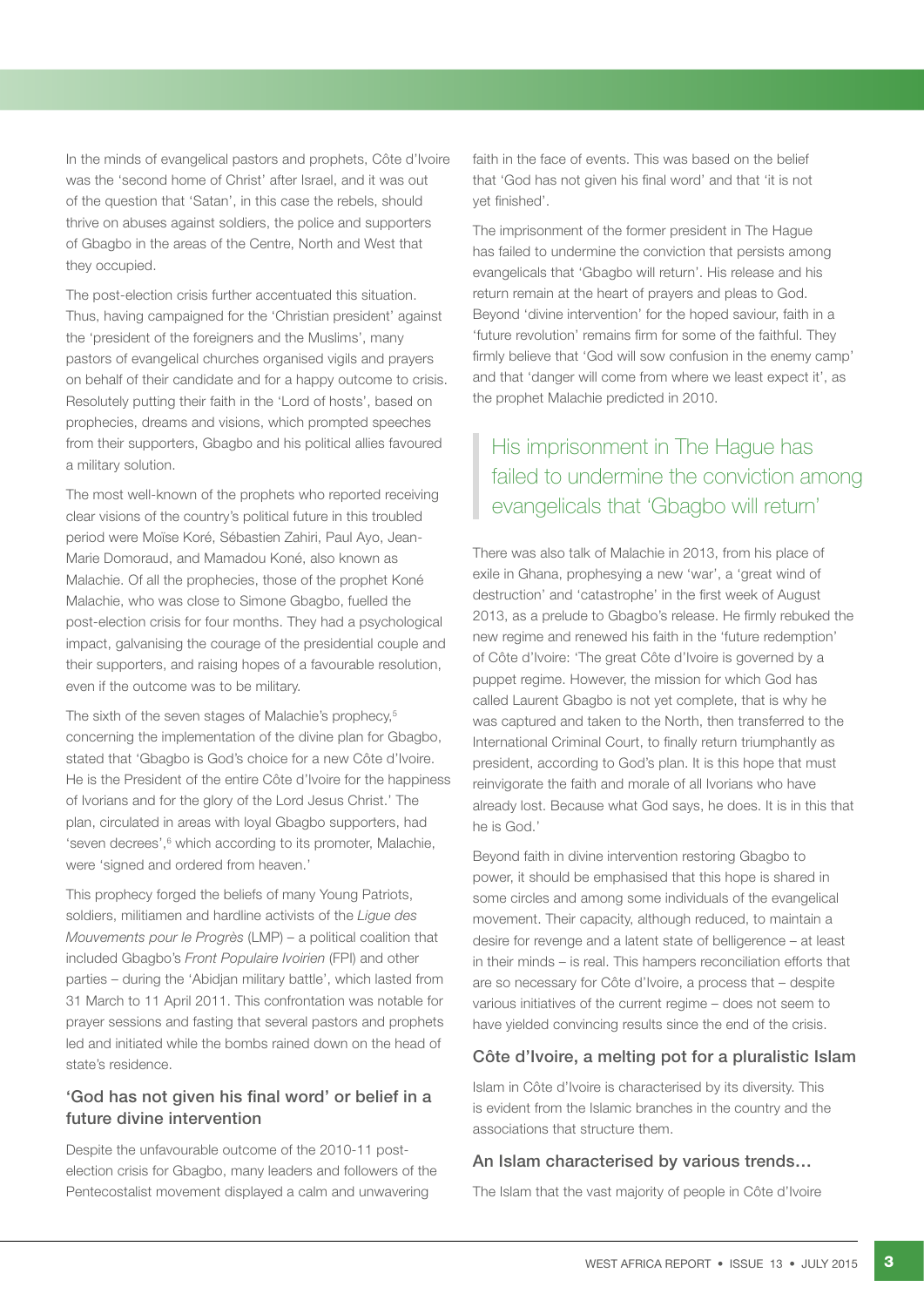practise is Sunni inspired, with the Qur'an and the Prophet's tradition (Sunnah) as references. It revolves mainly around two ideological branches that claim to be Sunni: the 'traditionalist' Maliki branch, rooted in the culture of the country and to which the majority of Ivorian Muslims adhere, and Wahhabism, which advocates a brand of Islam that is purist, fundamentalist, antibrotherhood, anti-Sufi, attached to dogma and free of cultural references, making the Islam traditionally practised a kind of African or 'black Islam.'

The Wahhabi current, also referred to as *Salafi*, introduced a number of changes into Ivorian Islam. They focused in particular on the modernising education, with the establishment of Islamic schools known as *medersa* or *madrasas*, the naming of mosques, introduction of the veil for women, praying with arms crossed, etc.

## The establishment of a 'Wahhabi Islam' sparked tensions with 'traditionalist Islam' in the 1950s and 1970s

As Wahhabi Islam gradually took root in the Ivorian religious landscape from 1945-46, tensions emerged around its coexistence with traditionalist Islam. In fact, with the aim of affirming their identity, from the 1950s the disciples of Wahhabi Islam have progressively worked to dissociate itself themselves from the members of the community who followed traditionalist Islam. This 'divorce' was illustrated by the desire of followers of Ivorian Wahhabism to establish separate mosques where it was possible to pray in the manner considered most appropriate to their religious approach. This was a source of tension, leading to sporadic verbal abuse and brawls<sup>7</sup> throughout the 1950s, with the 'crossed arms' conflict. New incidents were reported in the 1970s in several parts of the country.<sup>8</sup>

Since then, no major incidents reflecting tensions between the two main branches of Muslims have been reported. However competition for leadership within the Ivorian Muslim community persists.

Although Wahhabism is one of the Muslim branches , which has generally – but not exclusively – provided fertile ground for the emergence of some forms of radicality, the type practised in Côte d'Ivoire has so far been largely spared from such developments. Thus, any imposition by adherents and organizations of their vision of Islam and its practice it is mainly through the force of arguments rather than violence.

The two dominant branches of Islam in Côte d'Ivoire are structured around two main bodies: the National

Islamic Council  $(CNI)$ ,  $9$  and in particular the High Council of Imams (COSIM),<sup>10</sup> which aspire to be the repository of all Islamic trends in the country; and the Association of Sunni Muslims of Côte d'Ivoire (AMSCI), which represents Wahhabi Muslims.

These national Islamic institutions are not the only framework by which the branches and ideologies that characterise the Ivorian Islamic landscape make themselves known. Other dynamics are also at work outside of these organisations. Recent events<sup>11</sup> have highlighted the existence of a possible disconnect between the various representative bodies of Ivorian Islam and the rest of the country's Muslim community – their positions do not necessarily reflect all the tendencies found within this community. Consequently, frameworks for discussion and mobilisation – even to form opinions – are increasingly emerging that are unsupervised and animated by individuals whose religious background and legitimacy can be questionned. This is particularly the case for *grins*12 and social networks.

#### …and open to influences from regional and international contexts

Islam in Côte d'Ivoire is evolving in a regional and international context that influences Islamic practices found in the country. Several transnational movements that are bearers of very different Islamic practices see Côte d'Ivoire as a haven for the free exercise of their activities. Among are, principally, *Ahmadiyya* movement, *Tabligh Jama'at*, and associations from the sub-region that are Sufi or close to Sufism.<sup>13</sup>

These associations primarily involve themselves in social and cultural activities and proselytising. Some also provide a framework for solidarity for immigrants from the same country. If their activities are not in general a current subject of major concern, the ideology and social and religious values that some among them adhere to, as well as their modes of action arouse suspicion. This is particularly the case for the movement *Tabligh Jama'at*, where there are doubts as to the true nature of its agenda, its religious message and whether it is really harmless. These questions, which are fuelled by the relatively negative view of the group's activities by public authorities in other countries in the sub-region, emphasise the need to maintain continuous vigilance.

The proselytising some of these movements undertake falls under expression of religious freedom. Equally, however, it may also pose a threat to social cohesion, depending on the values that it conveys and the degree of tolerance towards the target populations' beliefs the environment in which they live and the people conducting it.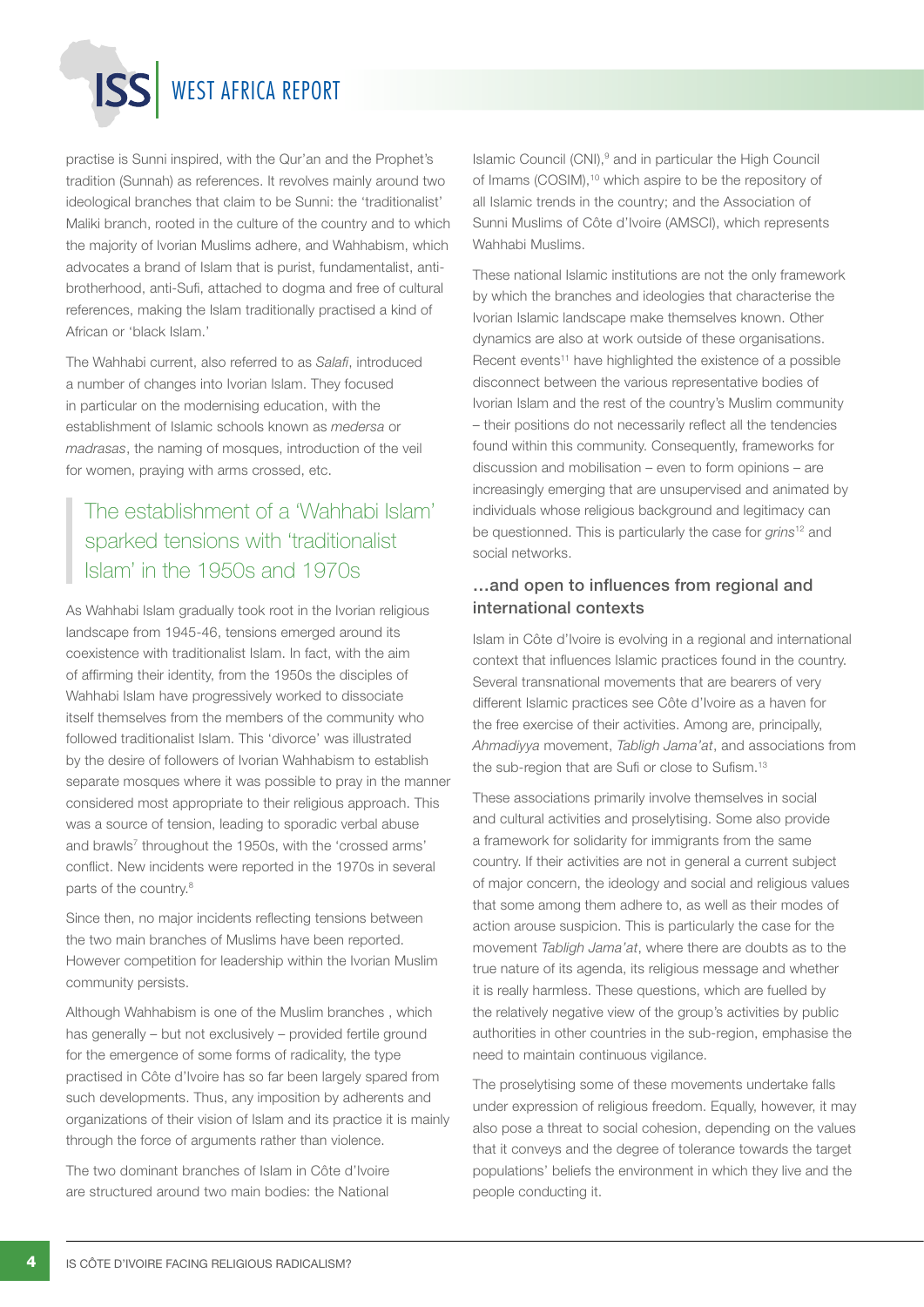#### Connections between the Lebanese Shiite community and Hezbollah?

The Lebanese diaspora is often the subject of suspicions about the level of support it gives to Hezbollah. The existence of links between the Lebanese community in Côte d'Ivoire<sup>14</sup> and the movement, their nature and the threat they could pose are some of the questions raised by this distrust.

#### An established diaspora in its host country…

Côte d<sub>'</sub>Ivoire has for decades been home to a large Lebanese population that fled the horrors of conflict and political crises in Lebanon. They were drawn to the country by the status it has held since at least independence as the economic powerhouse of West Africa.

There are no precise statistics on the current numbers of people who make up this community. It is, however, likely to be well over 80 00015 people, possibly 100 000. This would make Côte d'Ivoire the main seat of the Lebanese diaspora in Africa and fourth in the world after Brazil, Canada and Colombia.16 This community is heterogeneous, composed of Shiites, Sunnis, Christians and Druze. In Côte d'Ivoire, Shiites are the largest group, accounting for over 80% of the community.

The Shiites are mostly from southern Lebanon, a region with low levels of economic development, which brought Hezbollah to the fore in 1982 to oppose the invasion by the Israeli army.

## With almost 100 000 people, Côte d'Ivoire is the main seat of the Lebanese diaspora in Africa

An important feature of the Lebanese community in Côte d'Ivoire is its hold on all economic sectors in the country. It is known to control over 50% of the economy,17 through almost 4 000<sup>18</sup> companies that employ over 300 000 people. The fiscal contribution of these companies amounts to about 350 billion CFA francs, or 15% of Côte d'Ivoire's tax revenues.19 If one takes into account the contributions that escape the tax authorities – which are inherently difficult to estimate – it gives an idea of the financial potential of this community. This information has not escaped the notice of Lebanese forces and political movements, which have close links with fellow citizens living in Côte d'Ivoire.

#### …but also in tune with the social and political life in its country of origin

Despite having settled far from home, the Lebanese diaspora – with some 12 million people worldwide, nearly three times the population of Lebanese living in Lebanon itself – continues to take an interest in the political and geopolitical turmoil that Lebanon is facing. The Lebanese in Côte d'Ivoire are no different.

The importance of this diaspora is therefore of political importance for the political and social forces from Lebanon, illustrated by the creation in host countries of organisations and associations that serve as representatives or interfaces. Thus, many Lebanese associations, including the 10 or more that exist in Côte d'Ivoire, beyond the socio-cultural nature that they claim to have – and which may indeed be ascribed to some of their activities – prove to be official or

LEBANESE COMMUNITY IN CÔTE D'IVOIRE PEOPLE 80 000 – 100 000

#### Over 80% Shiite

Control of over 50% of the Ivoirian economy

> Has almost 4 000 companies

Employs over 300 000 people

15% of the contributions to tax revenue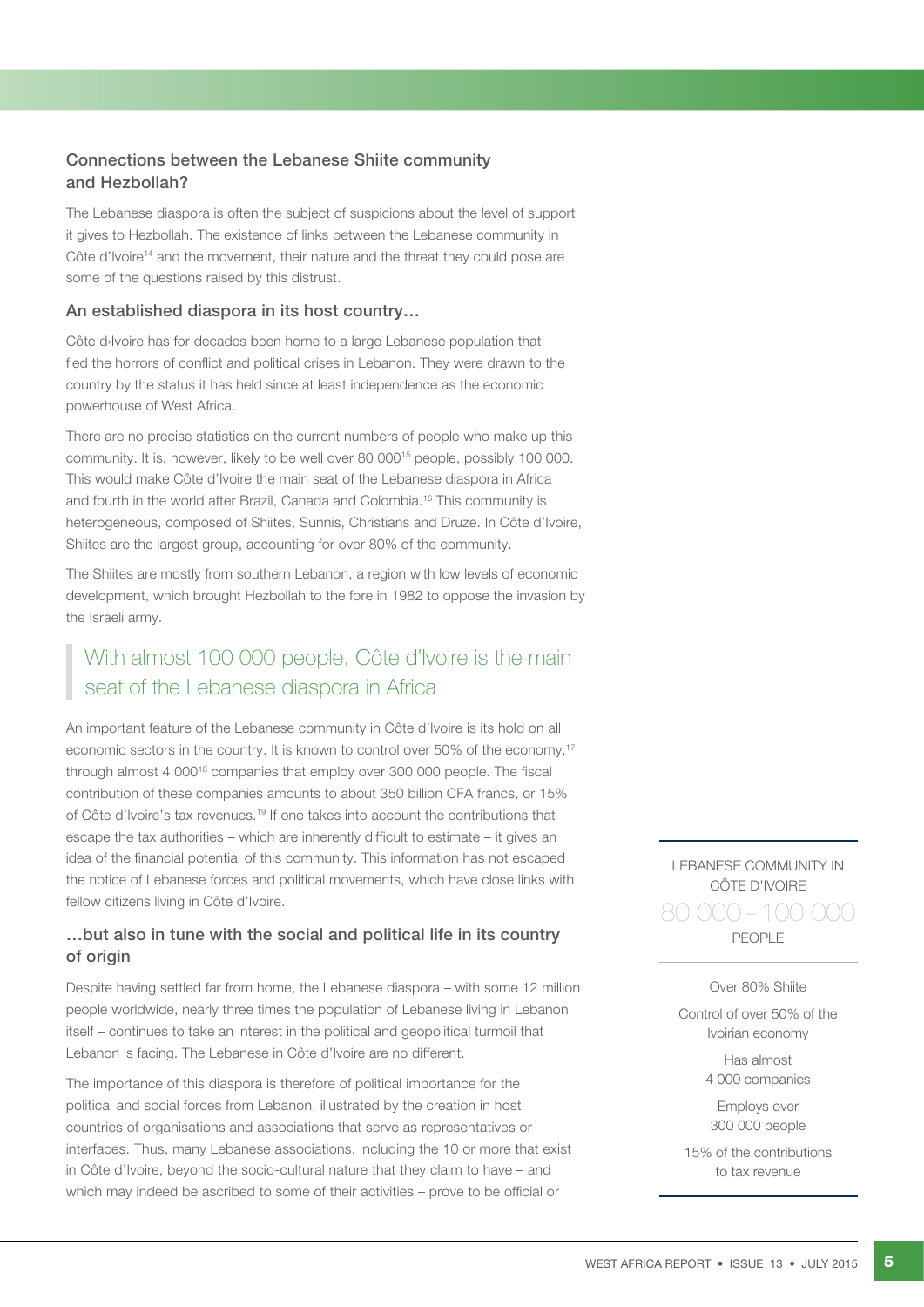unofficial 'shop fronts' for active political groups in Lebanon. This is particularly the case of the associations *Al-Barr Wal Ta3awon*, which represents the Lebanese parliamentary Speaker Nabih Berri's Amal movement, and *Al-Hoda*, the movement of highly revered religious leader Sayyed Mohammad Hussein Fadallah, who died in 2010.

Hezbollah, which is also an official political movement in Lebanon and has representatives in parliament and in the government, is no exception to this logic. However, conscious of the terrorist label attached to it.<sup>20</sup> few leaders of Lebanese associations in Côte d'Ivoire are willing to openly admit any affiliation with the party. That being the case, the *Al-Ghadir* association is generally seen as Hezbollah's representative in Côte d'Ivoire, even though its leaders deny it.21 It is presented, rather, as an instrument that aims to strengthen solidarity not only among members of the Lebanese community, but between them and Ivorians. It is the largest Lebanese association in Côte d'Ivoire and, according to estimates, over 93% of its members are Shiite.<sup>22</sup>

#### Questions over the links between the Lebanese in Côte d'Ivoire and Hezbollah

Beyond the existence of at least one association that may or may not be a front for Hezbollah in Côte d'Ivoire, the 2014 study highlighted relations between the Lebanese Shiites living in Côte d'Ivoire and Hezbollah. These links are primarily emotional and distinguish themselves through a commitment to the movement's struggles, particularly its fight against Israel. The majority of Lebanese consider the struggle that Hezbollah is conducting – which is also an armed one – as fair and legitimate, and see Hezbollah as a national resistance movement, not a terrorist group.

### The majority of Lebanese consider Hezbollah a national resistance movement, not a terrorist group

This raises questions over how adherence to and broad support for Hezbollah and its social and humanitarian actions manifest themselves. Two paths can be identified: financial support for Lebanese associations in Côte d'Ivoire (which could benefit Hezbollah); and the availability of some members of the community to respond to a possible appeal from the movement to join its ranks.

The Lebanese living in Côte d'Ivoire are a prime target in Hezbollah's efforts to collect additional financial resources on top of the assistance that it has historically received from Iran. These efforts stem from the will of the movement to fully involve the Lebanese diaspora in mobilising resources that will allow it to achieve its objectives. This support is all the more strategic because Iran, which is subject to international economic and financial sanctions because of its nuclear programme, is faced with financial difficulties.

Although members of the Lebanese community in Côte d'Ivoire are more than likely to support the movement financially, the study was only able to specifically highlight the existence of financial contributions by way of religious obligations as a gesture of solidarity for the needy. This is particularly the case with *zakat<sup>23</sup>* and *khoms*.<sup>24</sup>

Once these contributions have been made available to associations, there is no way of telling how or for what purpose they are actually used. We do at least know that *Al-Ghadir* Association receives over 90% of its donations from members of the

#### Key dates

1956: disputes between Wahhabis and traditionalists in Gagnoa (western Côte d'Ivoire)

WEST AFRICA REPORT

1958: disputes between Wahhabis and traditionalists in Treichville (Abidjan)

9 January 1993: creation of the National Islamic Council (CNI)

13 April 2001: death of Pentecostalist prophet Kacou Sévérin

August 2009: arrest and deportation of imam Abdul Menhem Kobeissi from Côte d'Ivoire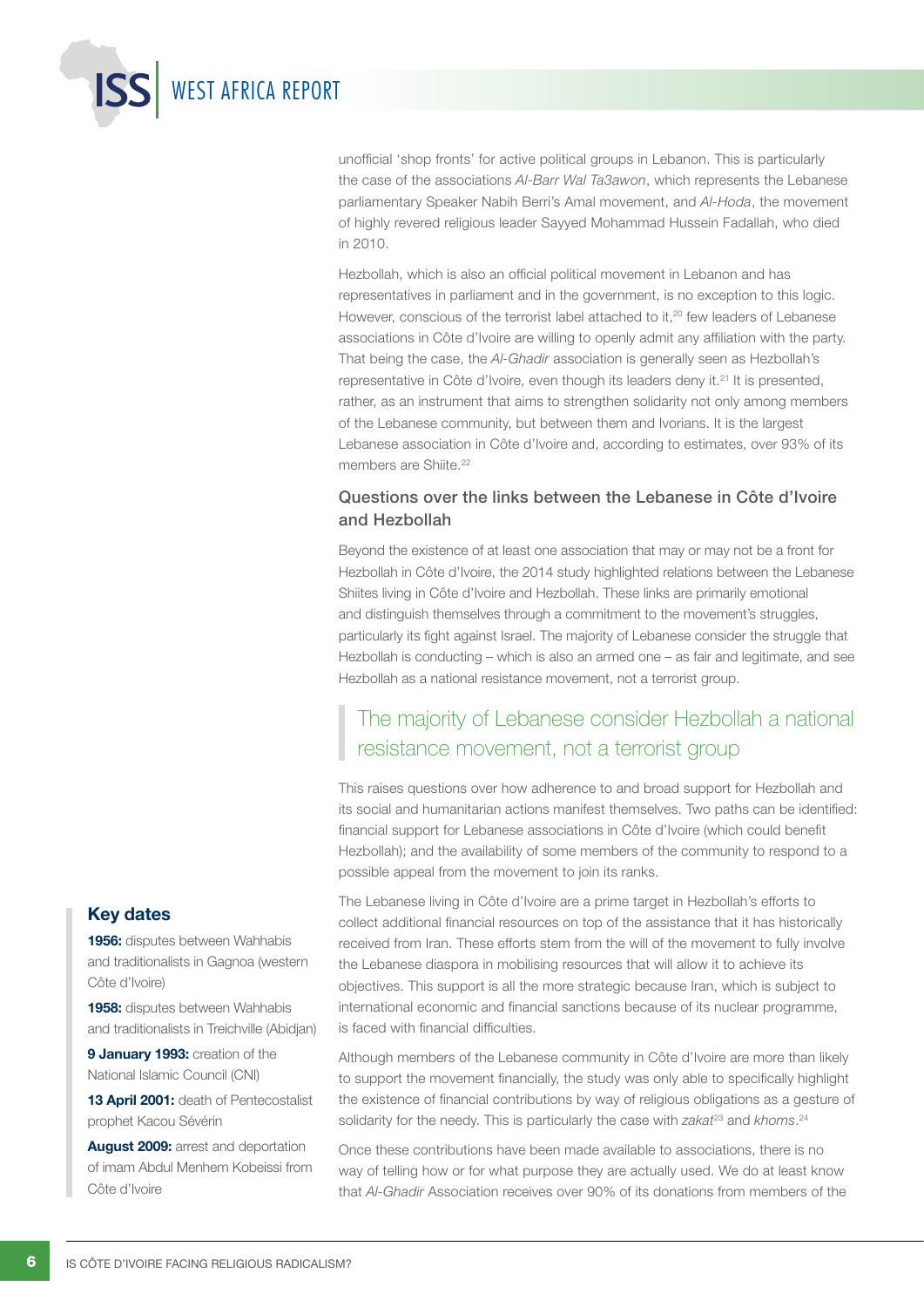Lebanese community in Côte d'Ivoire. The imposing mosque it built in the Marcory district, which houses its services, attests to this.

Herein lies the difficulty in highlighting the channels used to provide financial assistance to Hezbollah – which, one must remember, is known in Lebanon for its social and humanitarian activities – and more importantly, how the funds the movement collects are distributed between its social activities and its political and military ones. Yet, for many within the Lebanese community living in Côte d'Ivoire, the prospect of their contributions finding their way into the hands of Hezbollah is not a cause for disapproval; in fact, quite the contrary.

#### What is the threat to Côte d'Ivoire and beyond?

The broad support of Lebanese Shiites living in Côte d'Ivoire for the fight led by Hezbollah raises questions about the danger it could pose to the country's national security. Given this concern, it is already possible to suggest that at present no direct threat exists to the security and stability of Côte d'Ivoire.

For the majority of the Lebanese community, particularly those who receive support from Hezbollah's legitimate activities, Côte d'Ivoire is not a land of jihad. Moreover, Côte d'Ivoire is in no way concerned with the struggle pitting Hezbollah against Israel or, to some extent, against those seen as its supporters, namely certain Western countries.

Rather, many Lebanese consider themselves fully Ivorian, and many of them have held citizenship for several generations, and could not consider engaging in activities that would threaten the security of Côte d'Ivoire. In short, for them it would be as if they were turning on their own country, even if adopted – a country that has offered them, and their parents before them, refuge as well as the opportunity to rebuild their lives; a perspective that seems overwhelmingly excluded.

However, Côte d'Ivoire is home to foreign interests including Westerners that cannot be completely excluded. Despite the negative impact it would have on the community as a whole, depending on circumstances, some Hezbollah supporters may be tempted to carry out isolated actions there.

It is also not impossible that Côte d'Ivoire might serve as the departure point for Lebanese who wished to return to their country of origin to take an active part in the resistance against anything that could be perceived as an enemy of Lebanon. In this regard, the study revealed the willingness of members of Lebanese community, especially unmarried young men, to physically engage with Hezbollah, in particular to fight the Israeli army. Several have gone to theatres of war in Lebanon, and some have died.

#### Is Côte d'Ivoire safe from religious radicalism?

Religious radicalism in Côte d'Ivoire has not, for the moment, reached the scale observed in other countries in the region. However, it is not immune to or sheltered from this phenomenon. Risk factors indeed exist. They are political, administrative and regulatory, socio-economic, religious and geopolitical in nature.

Politically, Côte d'Ivoire's recent politico-military history, combined with a number of structural problems linked to governance, presents certain risk factors for religious radicalisation. Thus, the decade of political and military crisis from which the country is emerging has significantly reduced the state's presence in some regions and contributed to a weakening of governance structures in meeting certain basic needs (health, education, justice and security), particularly in the west and north of the country, helping to create a vacuum that religious entrepreneurs could try to fill. The laborious process of national reconciliation and political dialogue, the proximity of the trials of Gbagbo and former leader of the Young Patriots Charles Blé Goudé and, more broadly, the preelectoral context in which the country is moving could help to revive the 'faith' of supporters of the former regime.

## For the majority of the Lebanese community, Côte d'Ivoire is not a land of jihad

The activities of associations are regulated in Côte d'Ivoire by Law No. 60-315 of 21 September 1960. In addition, the management of religions is the responsibility of the Department of Religious Affairs within the Ministry of the Interior and Security. However, the emergence of a number of issues that did not exist 50 years ago highlights the ineffectiveness, inefficiency and, to a large extent, incompatibility of the existing regulatory framework to deal with current events. This context is a challenge, given the need to better control the creation, operation (including financing) and activities of religious associations (in particular, proselytising, preaching and teaching). This situation is likely to increase the risk of radical ideologies spreading.

From a socio-economic perspective, the marginalisation that characterises some populations and resulting frustrations, may increase their vulnerability to radicalisation. In fact, on these issues, the post-election crisis in Côte d'Ivoire – itself the culmination of a decade of political and military crisis – with its socio-economic consequences, faces a number of challenges, despite strong economic growth driven by public investments. This is particularly true given the poverty in which a significant part of the population lives.<sup>25</sup>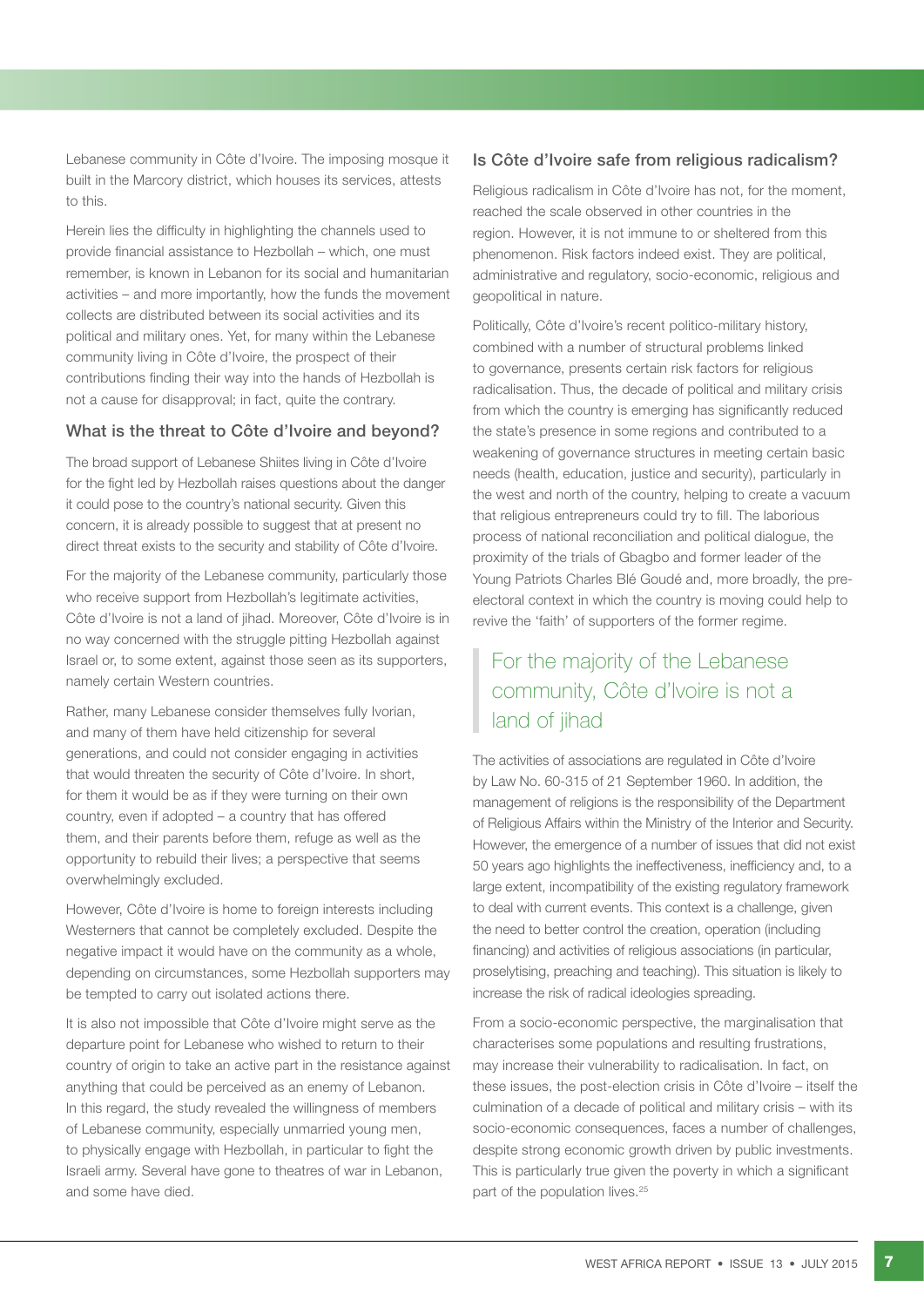To this situation, one must add the problems of governance and corruption that undermine citizens' confidence in public institutions. Without doubt, it is within this framework that one might include the death of Madiara Ouattara in May 2014, following an attempted self-immolation at the entrance of the presidential palace over unpaid bills for services rendered to the president's office between 2007 and 2010.26

The many neighbourhoods of Abidjan – as in some of those located in the municipalities of Abobo, Adjame and Yopougon – or other parts of the country where many disadvantaged classes assemble, make these areas places where associations or individuals making anti-establishment speeches or advocating a certain interpretation of Islam in the guise of proselytism could strike a chord. These environments could also be the preferred areas for selfproclaimed prophets.

## Religious radicalism in Côte d'Ivoire has not, for the moment, reached the scale observed in other countries in the region

On the religious level, a misunderstanding of the texts and true values that Islam advocates are likely to increase the vulnerability of some individuals to 'preachers' who extol a reading of Islam that is marked by intolerance or fanaticism. Such trends generally thrive in anonymity, away from of places of prayer or on their fringes or outside of the established representative organisations. In fact, the limited control of preachers in places of prayer – whose total number is currently unknown to either the government or Islamic institutions – is a reminder of the risk of radical interpretations of Islam developing.

On the geopolitical level, Côte d'Ivoire is situated in a regional context facing the persistent threat of violent extremism and jihadist terrorism. The danger of spreading radical trends is real given the freedom of movement and settlement of people from the region. Côte d'Ivoire's involvement in solving the crisis in Mali is an additional risk factor. Thus, during the occupation of northern Mali, some jihadist groups<sup>27</sup> threatened reprisals against countries that were planning to intervene militarily. In that regard, it is worth recallling that Côte d'Ivoire, which shares a border with Mali, played a key diplomatic role in establishing a regional and international intervention. Finally, jihadist ideology, which has fuelled security crises in the Sahel, northern Nigeria and the Middle East (Syria and Iraq), and the wide publicity received by the actions of such groups can be a rallying call to some.

#### **Conclusion**

Religion, taking into account the meaning that it gives to the lives of millions, in its different modes of expression and its interactions with other aspects (political life, economic activities, social relations, etc.) is a challenge for Côte d'Ivoire. Unregulated, the way that individuals define and experience it can jeopardise co-existence, social cohesion and national security. This challenge is of even greater importance for Côte d'Ivoire, which remains fragile because of political, military, socio-economic and identity crises from which it is still struggling to fully recover. It thus seems essential to take adequate steps so that the risks linked to religious radicalism, or any temptation to exploit a particular belief, do not further weaken the country.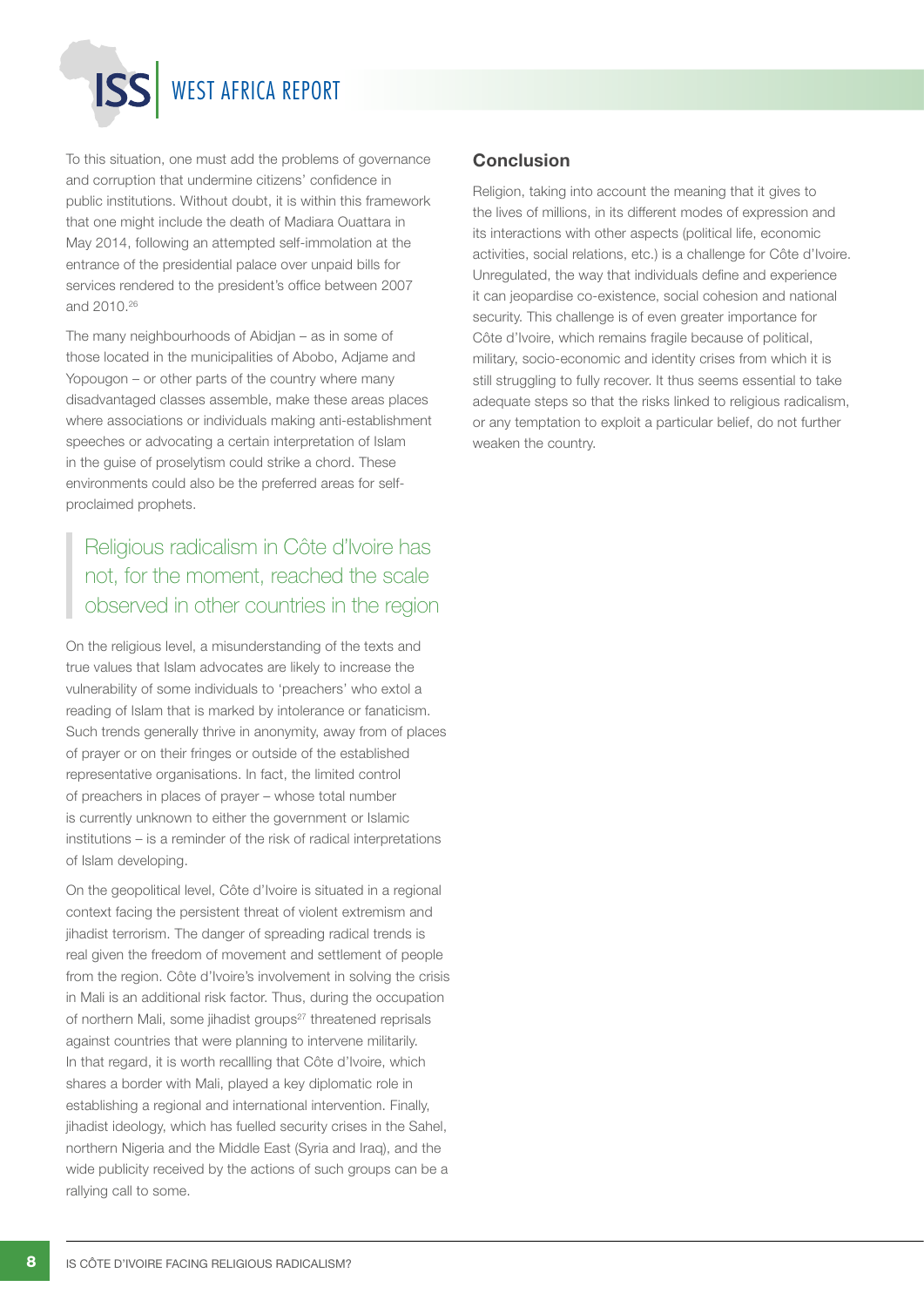### Recommendations

To reduce the risk of radicalisation, particularly within the Wahhabi movement, the Ivorian authorities should increase their vigilance over ideological developments that could occur in the country. This could happen, in collaboration with representatives of the movement by improving the training of imams and establishing an improved framework for setting up places of worship and the sermons given in them.

To prevent the danger of imported ideologies and practices that in other contexts have pave the way for radical interpretations of Islam, the relevant public security services should intensify surveillance of the activities of certain transnational Islamic movements and preachers on national territory.

 $\bigcap$  The ease with which evangelical churches  $\bm{J}$  are established makes it necessary – without undermining the freedom of religion and belief – for the government to tightening or revise the conditions under which these churches are established and operate, in consultation with their representatives. In addition to issues of access to places of worship and organisation of their religion, the public authorities should initiate a dialogue with these movements on the labelling and appointment of 'pastors', 'prophets' and 'evangelists'.

4 Given the specificity of the problems linked to religious radicality, it seems necessary to fully implement the legal framework governing the operation of associations (Law No. 60-315 of 21 September 1960) and adapt it to religious associations to better encompass them. This could also be achieved through capacity building of relevant government departments responsible for controlling religious associations – including their finances.

Many countries within the sub-region are exposed  $\blacktriangleright$  to the risk of religious radicalism. The circulation of people, religious ideologies and practices from one country to another highlights the need to enhance regional cooperation – particularly in the context of the Economic Community of West African States – in understanding these issues, in efforts to prevent their spread and in sharing experiences.

#### **Notes**

- 1 This summary is built on the findings of a research undertaken by a team led by three Ivoirian researchers. Some researchers would like to remain anonymous; we have chosen not to mention any of them.
- 2 Religious radicalism' identifies a particular branch within a religion, generally opposing any compromise over the values that are considered absolute; this branch also shows a degree of intolerance towards other approaches and tends to go to the extreme of the logic of its convictions. The term radicalisation is defined as 'the process of adopting an extremist belief system, including the willingness to use, support, or facilitate violence, as a method of societal change'; cf. CE Allen, Threat of Islamic Radicalization to the Homeland, Testimony before the US Senate Committee on Homeland Security and Government Affairs, 14 March 2007. The term 'radicality' to which reference is also made in this report includes any situation that exhibits a degree of radicalism. Radicalisation is generally considered to be a step towards terrorism. It is important to specify that there is no one process of radicalisation. Several trajectories or forms of radicalisation can be observed.
- 3 A charismatic evangelical preacher who embodied the new prototype of evangelical preacher from the end of the 1990s, Kacou Sévérin made a reputation for himself with his inflammatory preaching, his 'miracles' and above all his revelations about Laurent Gbagbo. He was the founding president of the Ministry of the Strength of the Evangelist (MPE) and president of the Foursquare Church of Côte d'Ivoire (1997-2001), an American chapel in the country. He died in a road accident in April 2001.
- 4 T. Kouamouo and B. Guibléhon: 'En Côte d'Ivoire, il y a des connexions entre politiques et religieux', *Jeune Afrique*, 14 January 2011, www.jeuneafrique.com/Article/ARTJAWEB20110114130340/.
- 5 1) Strategic abandonment; 2) movements of panic and the sounds of war; 3) the international plot; 4) 'victory' of the rebels and of France; 5) Côte d'Ivoire's deliverance; 6) President Gbagbo's choice; 7) attack by two other African countries.
- 6 Decree 1: judgement of the rebels and other enemy forces; Decree 2: judgement of the allied political parties; Decree 3: divine judgement against two key African heads of state; Decree 4: judgement of three leaders in the press; Decree 5: heavenly sanction against the French president; Decree 6: repatriation of remaining enemy soldiers; Decree 7: complete reconstruction of Côte d'Ivoire; see *Le Nouveau Réveil*, Prières nocturnes à la résidence de l'exchef de l'État/Voici la ridicule prophétie qui dit-on protège Gbagbo, *Abidjan.net*, 18 March 2011, http://news.abidjan. net/h/394633.html.
- 7 M. Miran, Le Wahhabisme à Abidjan: dynamisme urbain d'un islam réformiste en Côte d'Ivoire contemporaine (v. 1960-1996), *Islam et* S*ociétés au Sud du Sahara*, No. 12, December 1998, 5-74.
- 8 *Ibid.,* 10*-15*.
- 9 Created on 9 January 1993, presenting itself as a federation of Muslim associations whose objective is to increase unity within the Muslim community and to serve as an interlocutor with the public authorities.
- 10 Despite originally being a 'specialised' CNI organ, COSIM has steadily become one of the most representative structures of the national *umma.*
- 11 This was particularly the case of the demonstration organised in January 2015 in Abidian, initiated by Muslims to express their disapproval after the publication of cartoons of the Prophet Mohamed by satirical French newspaper *Charlie Hebdo*; see Kaoci.com, Côte d'Ivoire: des musulmans manifestent contre Charlie Hebdo à Abidjan, 23 January 2015, http://koaci.com/cote-divoire-musulmansmanifestent-contre-charlie-hebdo-abidjan-98164.html. This demonstration was not organised by the authorities who used to speak for the national *umma*.
- 12 *Grin* designates a meeting space for debate that offers young people the opportunity to discuss various subjects over tea.
- 13 This is true of the Muslim Communities of Sufiis of Côte d'Ivoire (CMSI) and the Malian Association for the Support of Islam (AMSI) or Ançar Dine,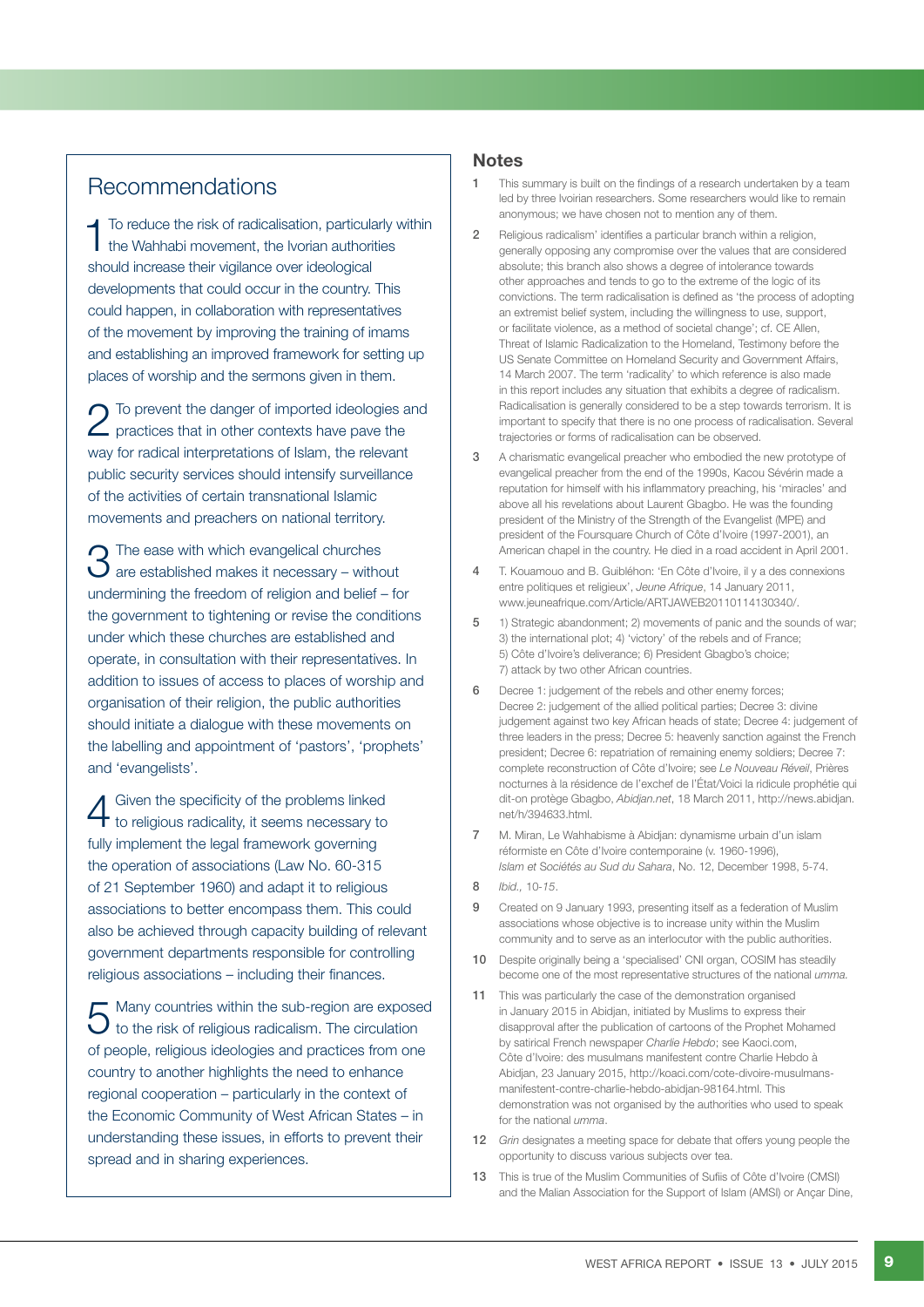not to be confused with the Islamist group Ansar Eddine, created in 2012 by Iyad Ag Ghaly, present in the north of Mali and establishing links with the jihadist movement in the Sahel.

- 14 The vast majority of Lebanese in Côte d'Ivoire are established and live there, some for several generations. They have citizenship in Lebanon and Côte d'Ivoire – many are among those who have been naturalised; some are only citizens of Côte d'Ivoire. Most consider themselves fully Ivoirian. There are also Lebanese who can sporadically travel to Côte d'Ivoire. Expressions used in the report, such as 'Lebanese community living in Côte d'Ivoire' or 'Lebanese living in Côte d'Ivoire' referred to any of these categories of Lebanese and should not be interpreted as a denial of their citizenship.
- 15 Portail officiel du Gouvernement de Côte d'Ivoire, Dîner officiel en l'honneur du président de la République libanaise, S.E.M. Michel Sleiman et son épouse: le discours du président de la République, S.E.M Alassane Ouattara, 14 March 2013, www.gouv.ci/actualite\_1.php?recordID=3313.
- 16 Agence Ecofin, 'Le président libanais Sleiman veut un renforcement de la coopération avec l'Afrique', 15 March 2013, www.agenceecofin. com/economie/1503-9563-le-president-libanais-sleiman-veut-unrenforcement-de-la-cooperation-avec-l-afrique.
- 17 The President of the Lebanese Chamber of Commerce and Industry in Côte d'Ivoire, Joseph Khoury, in May 2011 estimated it to be 35%. He declared that Lebanese held or controlled 99% of major stores, 80% of the fishing and export industry, 60% of the construction sector, 75% of the trade in timber and 70% of the publishing sector; see 'Le Commerce du Levant, Plus de 50% du secteur industriel en Côte d'Ivoire aux mains des Libanais', *Daily Star*, 23 May 2011, www.lecommercedulevant.com/ node/18881.
- 18 *Ibid.*
- 19 Portail officiel du Gouvernement de Côte d'Ivoire, 'Dîner officiel en l'honneur du président de la République libanaise, S.E.M. Michel Sleiman et son épouse: le discours du président de la République, S.E.M Alassane Ouattara', 14 March 2013, www.gouv.ci/actualite\_1.php?recordID=3313.
- 20 Hezbollah is considered to be a terrorist organisation by the US (since 1997), Canada (since 2001) and Australia (since 2003), the

Netherlands, Saudi Arabia and Bahrain (2011), Oman Kuwait, the United Arab Emirates and Qatar. The European Union has placed its armed wing on its terrorist group list in 2013. In 2008, the United Kingdom placed its military branch on a terrorist list.

- 21 This suspicion was the basis for the deportation from Côte d'Ivoire in August 2009 of the president of the association, Imam Abdul Menhem Kobeïssi, who was born and raised in the country. The US accused him of funding Hezbollah and mobilising youth to return to Lebanon to fight Israel; see B Mieu, L'imam libanais lâché par les Ivoiriens, *Jeune Afrique*, 31 August 2009, www.jeuneafrique.com/Article/ARTJAJA2536- 37p076-077.xml5/.
- 22 Estimation provided by a responsible of the above association.
- 23 This is a religious obligation which corresponds to 2.5% of all revenue earned by an individual in one year. For the Shiites, this contribution is 5% of their annual wealth. The priority for the sums gathered are for the needy, those asked to collect and distribute them, those whose hearts have to be won, buying the freedom of prisoners, debtors who are unable to pay, the fight on the road to Allah, and travellers; see Abbas Ahmad al-Bostani (trans.), *La Rationalité de l'Islam*, Montréal: Cité du savoir, s.d., www.bostani.com/livre/la-rationalite-de-l%27islam.htm#\_1\_62.
- 24 It is an Islamic tax consisting in the payment of 20% of one person's annual revenues after the deduction of all expenses. The objective is to cover the needs of communal life and to promote Islam. *Ibid.*
- 25 Jeune Afrique, Pour la Banque mondiale, le niveau de pauvreté en Côte d'Ivoire reste 'inquiétant', 12 November 2014, http://economie. jeuneafrique.com/regions/afrique-subsaharienne/23499-pour-la-banquemondiale-le-niveau-de-pauvrete-en-cote-d-ivoire-reste-inquietant.html.
- 26 Agence africaine de presse, La mort de Madiara Ouattara à la Une des journaux ivoiriens, *StarAfrica*, 28 May 2014, http://fr.starafrica.com/ actualites/la-mort-de-madiara-ouattara-a-la-une-des-journauxivoiriens.html.
- 27 Agence France presse, Aqmi menace tous les pays qui collaboreront avec une force militaire intervenant au Mali, Faso z'infos, 1 July 2012, https:// fasozinfo.wordpress.com/2012/07/01/aqmi-menace-tout-les-pays-quicollaboreront-avec-une-force-militaire-intervenant-au-mali.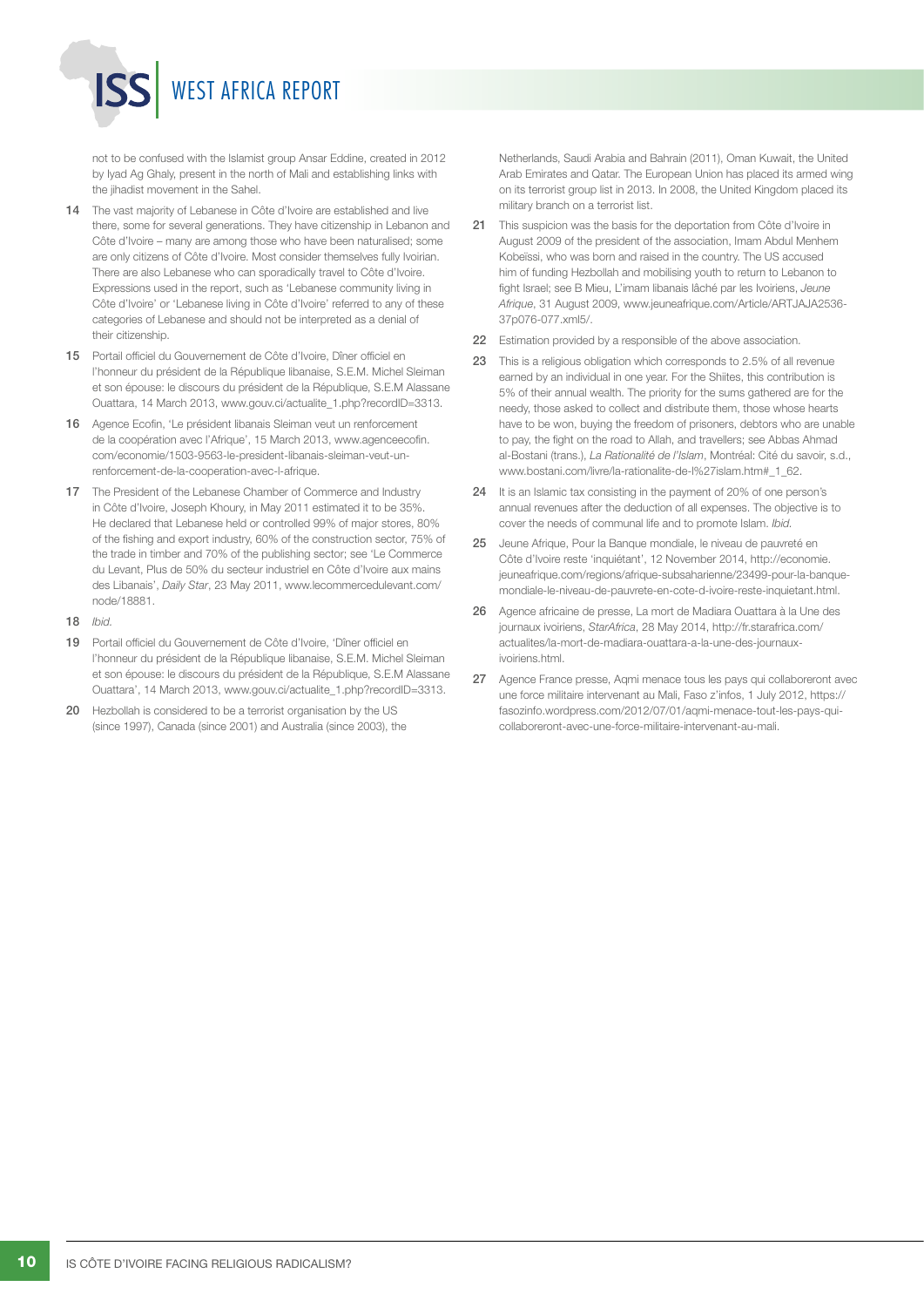

## **Subscribe to the ISS for the latest analysis, insight and news**

We're improving human security in Africa with authoritative research, training and expert policy analysis

- Step 1: **Go to www.issafrica.org**
- Step 2: **Under 'Subscribe to the ISS,' click on 'Email subscriptions'**
- Step 3: **Select the type of notices you would like to receive:**

#### **Latest from the ISS**

- ISS press releases
- ISS Weekly newsletter
- ISS Today
- ISS Spotlight

#### **ISS event invitations**

- Seminars, ISS Addis Ababa
- Seminars, ISS Dakar
- Seminars, ISS Nairobi
- Seminars, ISS Pretoria
- Training courses

#### **ISS thematic reports**

- Peace and Security Council Report
- Regional Report: Central Africa
- Regional Report: East Africa
- Regional Report: West Africa
- Regional Report: Southern Africa

#### **Or, subscribe by topic of interest (to receive press releases, spotlights, event invitations, and reports that deal with your chosen topic):**

- African Futures
- Arms control and disarmament
- Conflict prevention and analysis
- Corruption and governance
- Counter-terrorism
- Crime and criminal justice
- International criminal justice
- Organised crime
- Peacekeeping and conflict management